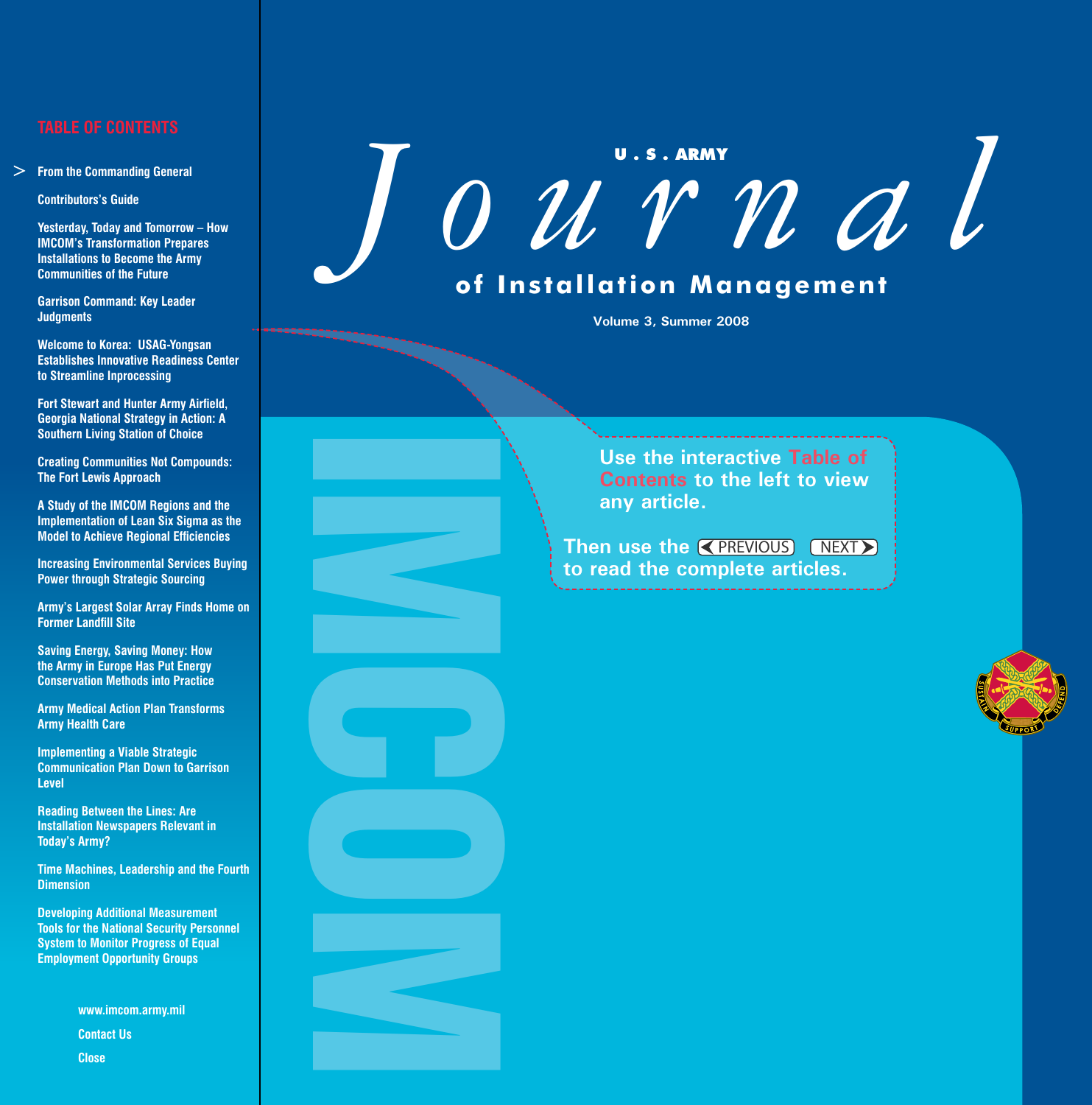#### **From the Commanding General**

**Contributors's Guide**

 **Yesterday, Today and Tomorrow – How IMCOM's Transformation Prepares Installations to Become the Army Communities of the Future**

## **Garrison Command: Key Leader Judgments**

 **Welcome to Korea: USAG-Yongsan Establishes Innovative Readiness Center to Streamline Inprocessing**

 **Fort Stewart and Hunter Army Airfield, Georgia National Strategy in Action: A Southern Living Station of Choice**

**Creating Communities Not Compounds: The Fort Lewis Approach**

 **A Study of the IMCOM Regions and the Implementation of Lean Six Sigma as the Model to Achieve Regional Efficiencies**

**Increasing Environmental Services Buying Power through Strategic Sourcing**

**Army's Largest Solar Array Finds Home on Former Landfill Site**

 **Saving Energy, Saving Money: How the Army in Europe Has Put Energy Conservation Methods into Practice**

**Army Medical Action Plan Transforms Army Health Care**

**Implementing a Viable Strategic Communication Plan Down to Garrison Level**

 **Reading Between the Lines: Are Installation Newspapers Relevant in Today's Army?**

**Time Machines, Leadership and the Fourth Dimension**

 **Developing Additional Measurement Tools for the National Security Personnel System to Monitor Progress of Equal Employment Opportunity Groups** → From the Com<br>
Contributors's<br>
Yesterday, Tou<br>
IMCOM's Trar<br>
Installations t<br>
Communities<br>
Communities<br>
Contrison Com<br>
Judgments<br>
Welcome to K<br>
Establishes In<br>
to Streamline<br>
Fort Stewart a<br>
Georgia Natio<br>
Southern Liv

**www.imcom.army.mil Contact Us Close** 

The lead articles in the last two editions of this publication presented my view that garrison command spans several levels of leadership (direct, organizational and strategic) and provided a perspective of skills (technical, conceptual, and interpersonal) that garrison commanders should have to be successful. Effective leaders of organizations scan the external environment, are aware of and seek to influence the organizational culture, and determine missions and execute strategies to accomplish them. These are the transformational factors for determining "what" the organization does combined with "how" it is done that contributes to effective organizational performance (Burke,

How well the organization does is ultimately determined by its customers both internal and external. Accordingly,

2002).

the success of garrison commands is directly related to the perception by key stakeholders of the commanders' judgment and the resulting outcomes as garrisons provide base support. The purpose of this article is to explore the leader judgments that are essential for decisions and actions within garrisons.

Professors Noel Tichy and Warren Bennis, both renowned leadership scholars in their own rights, provide an interesting framework for how to look at judgments that really matter to an organization and its performance — judgments about strategy, people and actions during times of crisis (Tichy and Bennis, 2007). Of the three, we are more comfortable with judgments about strategy. We have been raised on the military decision-

our educational system and military officers have been through countless sessions of tactical and operational planning. In those cases, our units were provided with missions, higher commanders' intent, and assigned **Figure 1: Transformational Factors.** *Adapted from Burke-Litwin Model of Organization Performance and Change, 1992.*

resources. From these items, we developed staff estimates, restated missions, alternative courses of action, and then have gone through a formal process of evaluating and selecting the "best" course of action to execute.

For those who have been part of institutional activities, the annual strategic planning conference is also an embedded process. We determine the core competencies, produce an organizational vision, and then derive subordinate missions and functions that support the organizational purpose. In the end, we develop a

> strategic plan with objectives, milestones, and metrics to guide how the organization does its business — until the next planning conference or the next commander arrives. Garrison commanders and key staff members will go through this process and also participate in that effort with the regional headquarters. Thus, we have a fairly structured approach to develop, judge, and select an organizational strategy.

Garrison commands are expected to align their strategic plans with that of the Installation Management Command (IMCOM) and the regions.

Additionally, the garrison commands are formally evaluated based upon the execution of their strategic plans and the reports that the IMCOM uses to monitor performance against its metrics. To guide the execution of strategic plans at the garrisons and installations over the past decade, we





# NEXT<sub>></sub>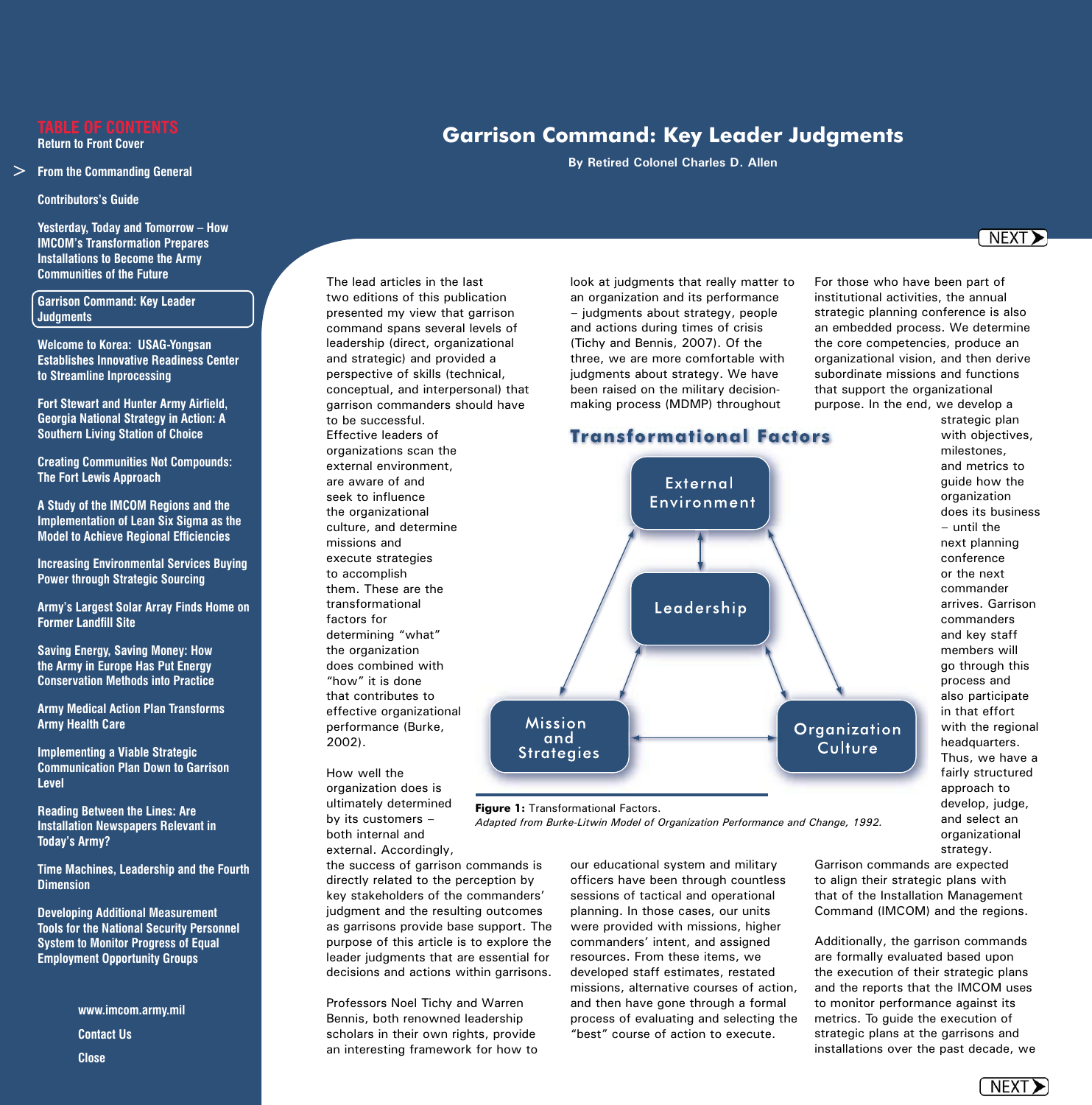#### **From the Commanding General**

**Contributors's Guide**

 **Yesterday, Today and Tomorrow – How IMCOM's Transformation Prepares Installations to Become the Army Communities of the Future**

## **Garrison Command: Key Leader Judgments**

 **Welcome to Korea: USAG-Yongsan Establishes Innovative Readiness Center to Streamline Inprocessing**

 **Fort Stewart and Hunter Army Airfield, Georgia National Strategy in Action: A Southern Living Station of Choice**

**Creating Communities Not Compounds: The Fort Lewis Approach**

 **A Study of the IMCOM Regions and the Implementation of Lean Six Sigma as the Model to Achieve Regional Efficiencies**

**Increasing Environmental Services Buying Power through Strategic Sourcing**

**Army's Largest Solar Array Finds Home on Former Landfill Site**

 **Saving Energy, Saving Money: How the Army in Europe Has Put Energy Conservation Methods into Practice**

**Army Medical Action Plan Transforms Army Health Care**

**Implementing a Viable Strategic Communication Plan Down to Garrison Level**

 **Reading Between the Lines: Are Installation Newspapers Relevant in Today's Army?**

**Time Machines, Leadership and the Fourth Dimension**

 **Developing Additional Measurement Tools for the National Security Personnel System to Monitor Progress of Equal Employment Opportunity Groups** → From the Com<br>
Contributors's<br>
Yesterday, Tou<br>
IMCOM's Trar<br>
Installations t<br>
Communities<br>
Communities<br>
Contrison Com<br>
Judgments<br>
Welcome to K<br>
Establishes In<br>
to Streamline<br>
Fort Stewart a<br>
Georgia Natio<br>
Southern Liv

**www.imcom.army.mil Contact Us Close** 

have adopted quality management programs with Total Army Quality (TAQ) and Army Performance Improvement Criteria (APIC), showcased our efforts with the Army Community of Excellence (ACOE) programs, and are now embracing the continuous improvement program of Lean Six Sigma (See Volumes 2 and 3, Journal of Installation Management, for articles on APIC and Lean Six Sigma program implementation at Army installations).

The coin of realm for garrisons is achieving the purpose of IMCOM Common Levels of Support (CLS) to ensure consistent and predictable delivery of Base Operations Services through standards, measures and adequate resources within funding available to the Army. CLS is IMCOM's primary focus for measuring performance and projecting resource requirements to meet its strategic objectives.

There are any number of things that can preclude and derail the execution of strategy — problems and issues with people and the injection of a

crisis. The insights of Tichy and Bennis ring true: "While misjudgments … have the potential to be fatal, the one [misjudgment] with the most potential is people. If leaders don't make smart judgment calls about the people on their team or if they manage them poorly, there is no way to set a sound direction and strategy, nor can they effectively deal with crises" (Tichy and Bennis, 2007). The judgment of people extends beyond the hiring of new personnel to leading and managing the incumbents in the organization.

As offered in the last publication (Allen, 2008), the personnel manning and structure of the garrison leadership will be fairly stable when the new commander arrives and meets the executive team of the deputy garrison commander (DGC) and command sergeant major (CSM), and the functional teams headed by senior civilians. While the garrison commander and the CSM have gone through the Army centralized process for command selection, appointment and slating, the same is not true for the civilians in installation

# **Garrison Command: Key Leader Judgments** *- Continued*

**By Retired Colonel Charles D. Allen** 

## $\sim$  PREVIOUS  $\sim$  NEXT  $\ge$

management. Typically, civilian managers will have a great deal of experience and knowledge in their specific areas, but may have not gone through a rigorous selection process. You may have the opportunity to hire people to fill a few of these critical posts on the garrison staff. While there may be a pressing need and sense that key positions must be filled as quickly as possible, commanders must be "urgently patient" in selecting the right person for the job. Jim Collins, in "Good to Great", stressed the importance of getting the "right people on the bus" (Collins, 2001). The right people are those that are talented, that share the values of the organization, have willingness and capacity to lead their elements to success, and contribute to the overall performance of the garrison.

In January 2004, IMCOM initiated the Civilian Executive Development Assignment Program (CEDAP) and is currently implementing the Department of Defense National Security Personnel System (NSPS) to give commanders the flexibility and the tools to select high-quality personnel needed to fill

K PREVIOUS



**Figure 2: Proposed IMCOM Builder Positions** 

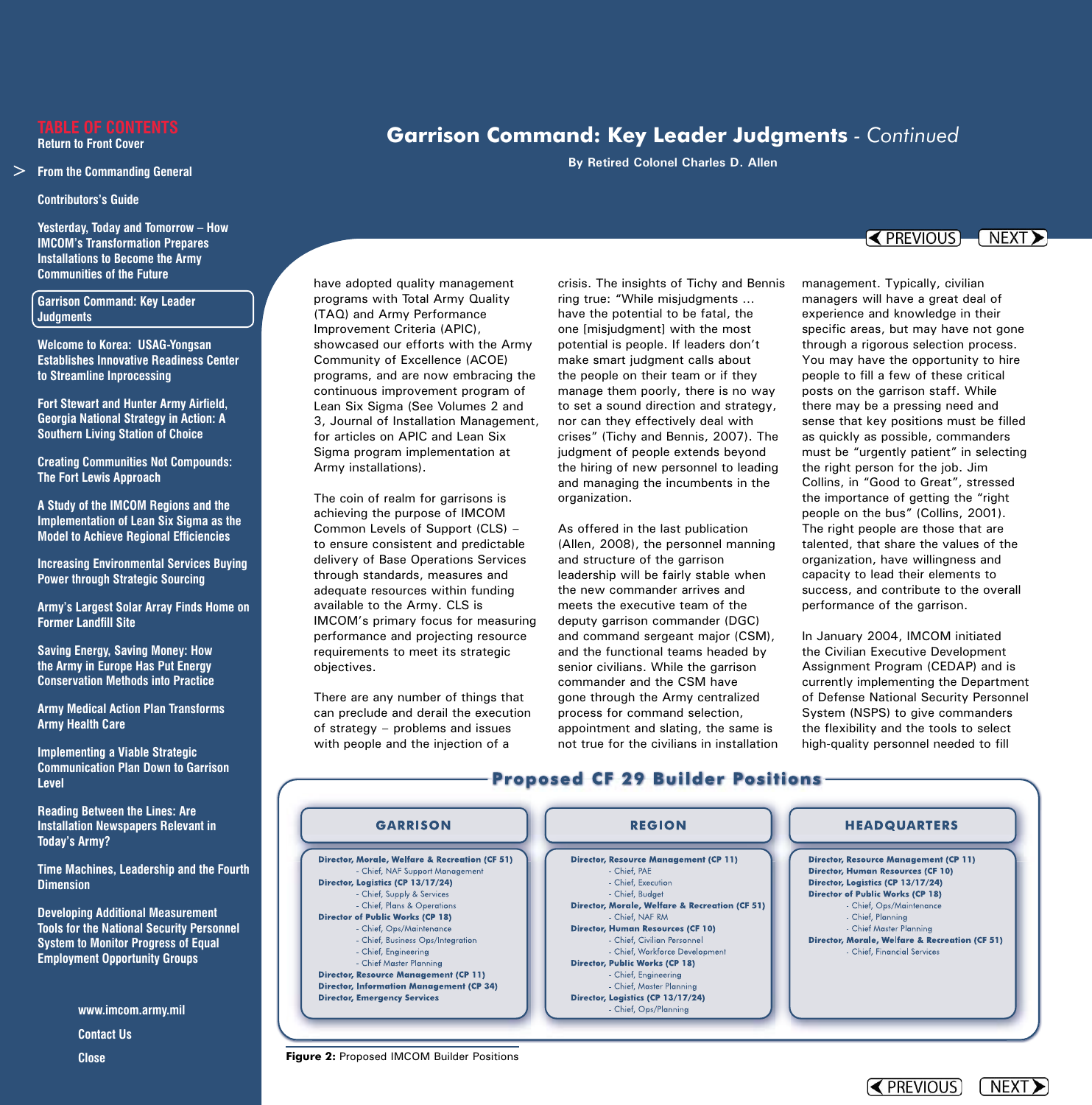### **From the Commanding General**

**Contributors's Guide**

 **Yesterday, Today and Tomorrow – How IMCOM's Transformation Prepares Installations to Become the Army Communities of the Future**

## **Garrison Command: Key Leader Judgments**

 **Welcome to Korea: USAG-Yongsan Establishes Innovative Readiness Center to Streamline Inprocessing**

 **Fort Stewart and Hunter Army Airfield, Georgia National Strategy in Action: A Southern Living Station of Choice**

**Creating Communities Not Compounds: The Fort Lewis Approach**

 **A Study of the IMCOM Regions and the Implementation of Lean Six Sigma as the Model to Achieve Regional Efficiencies**

**Increasing Environmental Services Buying Power through Strategic Sourcing**

**Army's Largest Solar Array Finds Home on Former Landfill Site**

 **Saving Energy, Saving Money: How the Army in Europe Has Put Energy Conservation Methods into Practice**

**Army Medical Action Plan Transforms Army Health Care**

**Implementing a Viable Strategic Communication Plan Down to Garrison Level**

 **Reading Between the Lines: Are Installation Newspapers Relevant in Today's Army?**

**Time Machines, Leadership and the Fourth Dimension**

 **Developing Additional Measurement Tools for the National Security Personnel System to Monitor Progress of Equal Employment Opportunity Groups** → From the Com<br>
Contributors's<br>
Yesterday, Tou<br>
IMCOM's Trar<br>
Installations t<br>
Communities<br>
Communities<br>
Contrison Com<br>
Judgments<br>
Welcome to K<br>
Establishes In<br>
to Streamline<br>
Fort Stewart a<br>
Georgia Natio<br>
Southern Liv

**www.imcom.army.mil Contact Us Close** 

critical positions (DeMarais, 2007). As part of its strategic plan, IMCOM has designated key leadership positions under CEDAP (DGC and GS-15 equivalent) and has focused its efforts on developing Installation Management Career Field 29 (CF 29). These positions and select ones from other career fields are centrally managed by IMCOM to assign senior leaders at the IMCOM, region and garrison headquarters. The final selection of applicants for CEDAP positions is reviewed and approved by the Senior Executive Leadership of IMCOM. (IMCOM Senior Executive Leadership (SEL) is comprised of the IMCOM general officers and senior executive service (SES) members.) To develop the garrison leadership pipeline and facilitate succession planning, IMCOM is moving to identify "builder" positions for CF 29 at each headquarters level for those personnel who perform cross-functional broadbased installation management work with a significant requirement to integrate multiple disciplines (Kurd, 2007).

Figure 2 provides the proposed builder positions at each level of installation management. The intent is to develop personnel through functional assignments that will provide them with the experience and skill to be successful at higher grades. In effect, IMCOM has proactively instituted a process for judging, developing, and selecting prospective leaders to fill critical assignments within the installation management community.

Garrison commanders must keep in mind that it is harder to get the wrong people off the bus once they are given a seat at the installation. I am sure that each of us during our careers can recount such examples. While it may be easy to remove an employee that has committed a crime or violated the explicit values of the organization, it is significantly more difficult to move on a hardworking, likeable, and loyal supervisor that just doesn't have it. Our loyalty as leaders extends downward and we offer one more chance or tend to overlook shortcomings; we have natural blind spots when it comes to people. This is often to the detriment of accomplishing key tasks of the garrison and may cause the overall performance and reputation of the organization to suffer. A senior supervisor may have the technical and conceptual competence for managing the processes within his directorate, but may lack the interpersonal skills needed to lead that directorate. This could result in a poor climate among employees that directly affects their motivation and hence their performance. Additionally, if a supervisor is unable to effectively work with peers or with stakeholders outside of the garrison structure, it could also adversely affect the garrison mission performance.

Once again, NSPS is intended to provide commanders and supervisors with the tools to effectively manage performance and assess potential. NSPS employees develop job objectives with their supervisors (designated as rating officials) and have written performance plans by which they will be counseled and evaluated during the rating period. This applies equally to installation management professionals enrolled in CEDAP and supervisors that are in the builder positions. Ideally, performance plans align with core competencies of the organization and the supporting missions of the directorates. These plans should be used as the basis for judging and managing people that are on the garrison team. Leaders have inherent responsibilities to make expectations clear, to ensure

# **Garrison Command: Key Leader Judgments** *- Continued*

**By Retired Colonel Charles D. Allen** 

## $\left\{ \blacktriangleleft$  PREVIOUS  $\left\{ \blacktriangleleft$  NEXT $\blacktriangleright \right\}$

alignment of the job objectives with the organizational vision and missions, and to hold employees accountable for their contributions.

Additionally, garrison leaders have an obligation to help employees grow professionally by giving them the opportunity to develop and exercise the necessary skills and competencies. These opportunities are captured in individual development plans that list training, education, and development activities to enhance the development of the up and coming leaders in the organization.

Tichy and Bennis offer six lessons to help leaders develop the capacity to judge people and manage them to contribute to the organizational goals (Tichy and Bennis, 2007). These lessons fit well with the initiatives within IMCOM and DoD for senior installation management leadership (Figure 3).

The third area of leader judgment that has great impact is those judgments rendered during times of crisis. The types of crises that can occur in garrison environments are wide-ranging. Incidents occur, like home or building fires, damage due to weather, medical emergencies, and others that require routine response by emergency services. While these incidents may present a clear threat to life and property, they may also be relatively small in scope and impact to the overall community. An effective response can be anticipated and prepared for by developing standard procedures and protocols. Thus, responses to these events can effectively be planned, resourced, and rehearsed. As part of the garrison daily operations, we have practiced fire evacuation, conducted force protection exercises, and employed suspicious package protocols. The

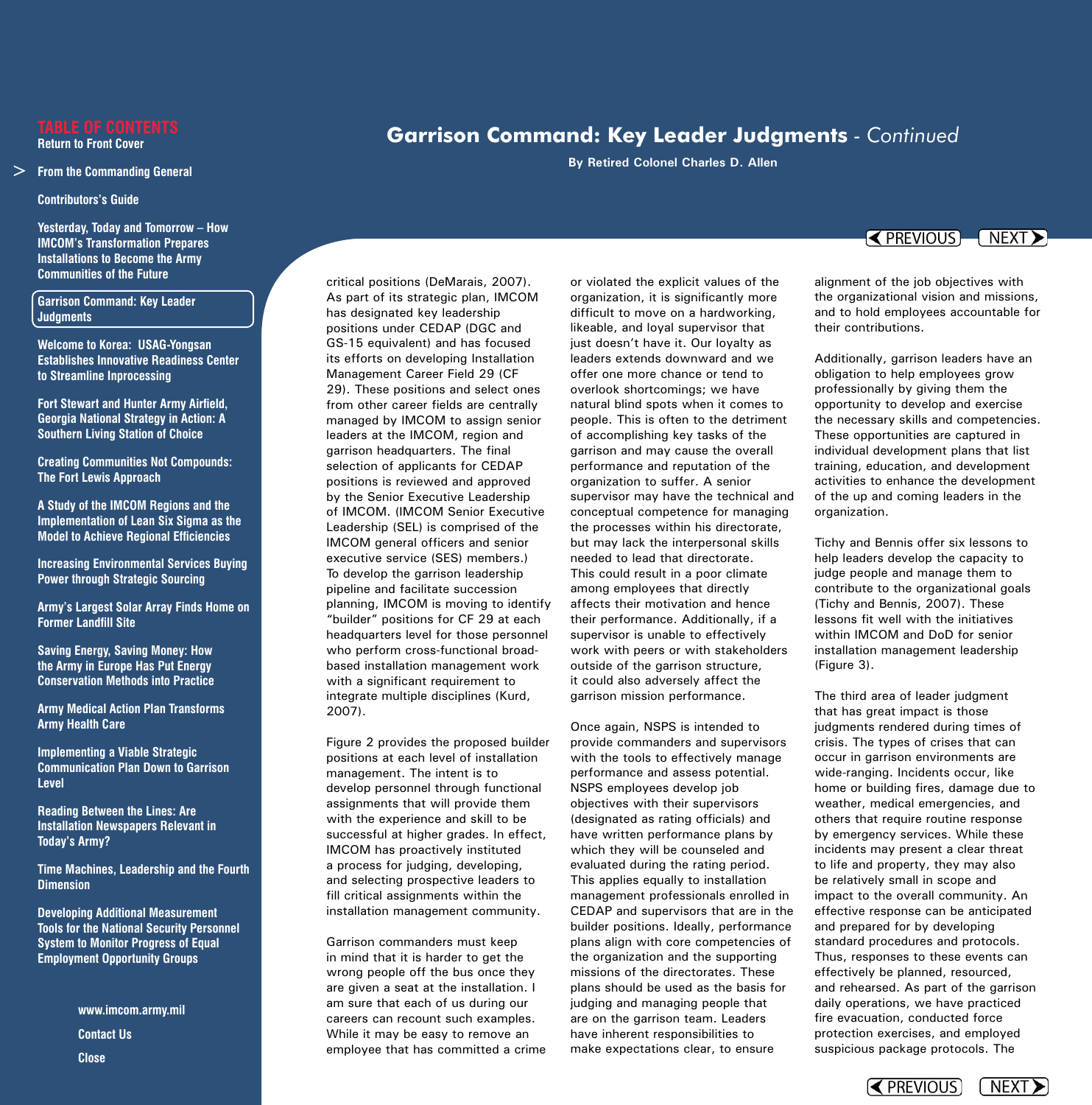#### **From the Commanding General**

**Contributors's Guide**

 **Yesterday, Today and Tomorrow – How IMCOM's Transformation Prepares Installations to Become the Army Communities of the Future**

## **Garrison Command: Key Leader Judgments**

 **Welcome to Korea: USAG-Yongsan Establishes Innovative Readiness Center to Streamline Inprocessing**

 **Fort Stewart and Hunter Army Airfield, Georgia National Strategy in Action: A Southern Living Station of Choice**

**Creating Communities Not Compounds: The Fort Lewis Approach**

 **A Study of the IMCOM Regions and the Implementation of Lean Six Sigma as the Model to Achieve Regional Efficiencies**

**Increasing Environmental Services Buying Power through Strategic Sourcing**

**Army's Largest Solar Array Finds Home on Former Landfill Site**

 **Saving Energy, Saving Money: How the Army in Europe Has Put Energy Conservation Methods into Practice**

**Army Medical Action Plan Transforms Army Health Care**

**Implementing a Viable Strategic Communication Plan Down to Garrison Level**

 **Reading Between the Lines: Are Installation Newspapers Relevant in Today's Army?**

**Time Machines, Leadership and the Fourth Dimension**

 **Developing Additional Measurement Tools for the National Security Personnel System to Monitor Progress of Equal Employment Opportunity Groups** → From the Com<br>
Contributors's<br>
Yesterday, Tou<br>
IMCOM's Trar<br>
Installations t<br>
Communities<br>
Communities<br>
Contrison Com<br>
Judgments<br>
Welcome to K<br>
Establishes In<br>
to Streamline<br>
Fort Stewart a<br>
Georgia Natio<br>
Southern Liv

**www.imcom.army.mil Contact Us Close** 

# **Garrison Command: Key Leader Judgments** *- Continued*

**By Retired Colonel Charles D. Allen** 

 $\sim$  PREVIOUS  $\sim$  NEXT  $\ge$ 

| <b>LEADERSHIP JUDGEMENT LESSO</b>                                    |                                                                                                                                                                                          |
|----------------------------------------------------------------------|------------------------------------------------------------------------------------------------------------------------------------------------------------------------------------------|
| 1. Anticipating the Need for Key People Changes                      | - Monitoring and managing personnel movements                                                                                                                                            |
| 2. Specifying Leadership Requirements                                | - Designating positions under CEDAP (DGC and GS-15 equivalents)<br>- Developing Career Field 29<br>- Identifying builder position across career fields                                   |
| 3. Mobilize and Align the Social Network to Support the "Right" Call | - Managing assignments and final selection by the Senior Executive Leadership<br>- Garrison Commander, DGC, and CSM apply leadership judgment at local installations                     |
| 4. Making the Process Transparent and Judged Fair                    | - CEDAP and CF 29 programs briefed at Garrison Commanders Conference<br>- IMCOM policies and processes announced<br>- NSPS education and training programs for the workforce             |
| 5. Making it Happen                                                  | - Making selection and assignment decisions in accordance with CEDAP and NSPS policies<br>- Providing evaluations and rewards IAW CEDAP and NSPS policies                                |
| 6. Provide Continuous Support to Help the Leader Succeed             | - Develop written performance plan<br>- Develop individual development plan for training, education, and development<br>- Provide periodic counseling and conduct performance monitoring |

**Figure 3:** Leadership Judgment Lesson Applications

technical expertise to deal with these incidents resides in the specialized teams and directorates within the garrison. The role of the commander is to monitor and ensure processes are effectively executed and to judge when and where to add support if necessary.

There is another class of crisis events that requires substantially more from the commander. These events when they occur have substantial impact on the community and may overwhelm the resources (people, facilities, equipment and, most importantly, time) immediately available to respond. If handled poorly, these types of crises will damage the confidence in the garrison staff to provide for the community. A vivid example is the initial response by senior leaders in the Army when the special reports were released on the care of wounded Soldiers at Walter Reed Army Medical Center (WRAMC) at the now-infamous Building 18 (Priest and Hull, 2007).

The judgments rendered by key leaders were deemed inadequate and inappropriate. Stakeholder response was immediate and severe with the relief of the WRAMC commander and subsequent resignations of the surgeon general and the secretary of the Army. While Walter Reed made the national headlines, Army garrisons had been dealing with medical-hold companies and injured Soldiers in transition since the beginning of Operations Enduring Freedom and Iraqi Freedom. The local garrisons were faced with similar challenges — lack of clear policy and assigned responsibility, inadequate resources to meet unanticipated requirements, and an emotionally-charged issue of caring for wounded warriors (Gettleman, 2003). Garrison commanders had to become deeply involved and apply their judgment on what to do to support Soldiers and tenant commands.

Once again, Tichy and Bennis offer insights on effective leader judgments (Tichy and Bennis, 2007). Leaders prepare in advance for crisis by building powerful teams within the garrison organization and across the community. These teams of stakeholders have a shared organizational vision for the community and act in accordance with organizational values. The foundation for judgment and actions in time of crisis are embedded in the strategic plans and standard procedures to deal with anticipated crisis events. For both anticipated and unanticipated crises, leaders must quickly bring together those with the knowledge to inform judgment and to mobilize others with the experience, skills, and competencies to take action.

In a personal example from early in my base support battalion (BSB) experience, there was the suspected sexual abuse by a member of a contracted summer youth camp